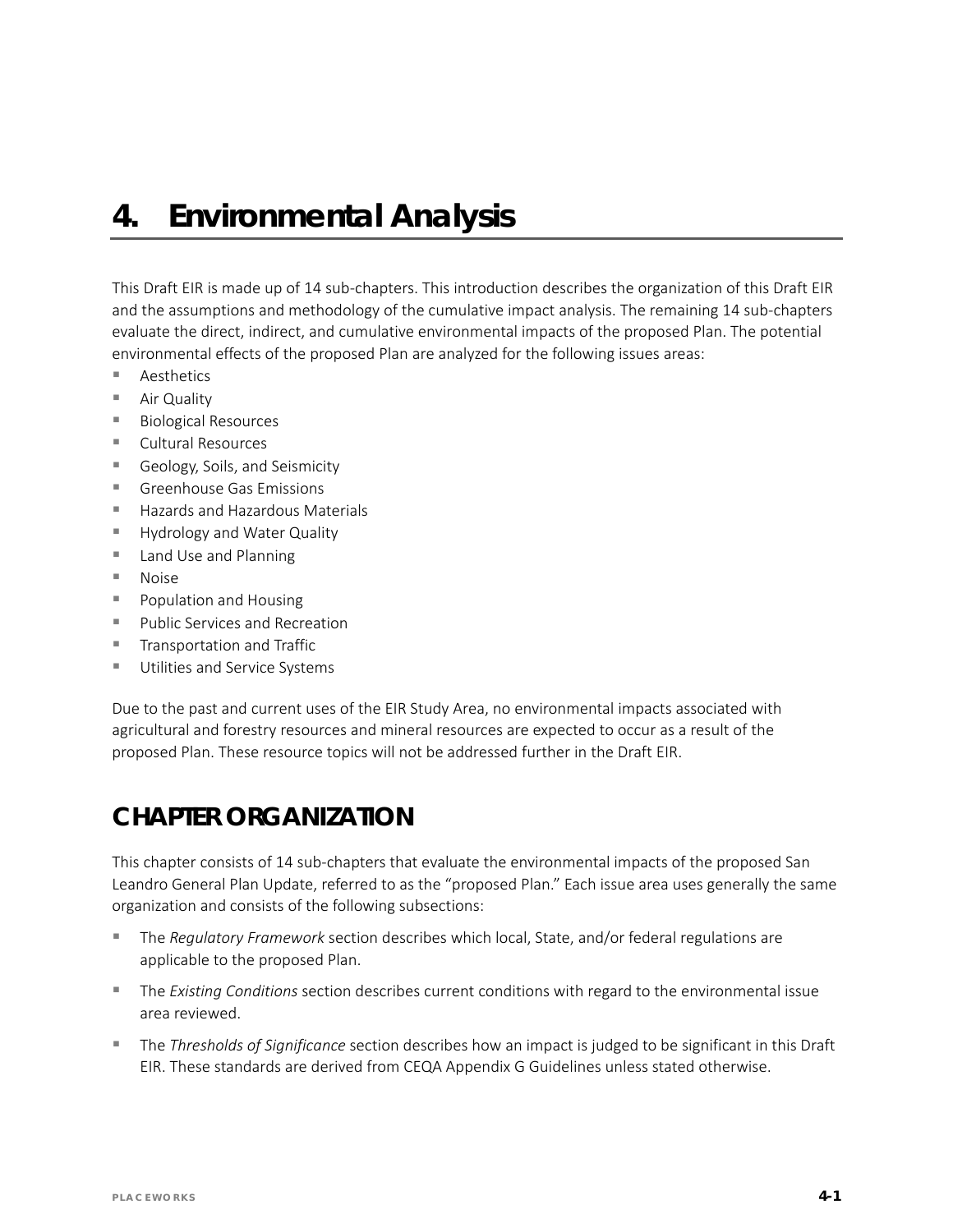- The *Impact Discussion* assesses potential impacts (direct and indirect), and explains why impacts were found to be significant or less than significant. This section also lists applicable regulations, which are considered to be part of the proposed project.
- The *Cumulative Impact Discussion* section analyzes impacts that the proposed plan may have when considered in addition to other past, present, and reasonably foreseeable projects. (See further discussion below).

## **ASSUMPTIONS AND METHODOLOGY REGARDING CUMULATIVE IMPACTS**

A cumulative impact consists of an impact created as a result of the combination of the project evaluated in the EIR, together with other reasonably foreseeable projects causing related impacts. Section 15130 of the CEQA Guidelines requires an EIR to discuss cumulative impacts of a project when the project's incremental effect is "cumulatively considerable." In the case of a General Plan, cumulative effects occur when future development under the General Plan is combined with development in the surrounding areas or in some instances in the entire region.

Where the incremental effect of a project is not "cumulatively considerable," a Lead Agency need not consider that effect significant, but must briefly describe its basis for concluding that the incremental effect is not cumulatively considerable. Where the cumulative impact caused by the project's incremental effect and the effects of the other projects is not significant, the EIR must briefly indicate why the cumulative impact is not significant.

The cumulative discussions in Chapters 4.1 through 4.14 of this Draft EIR explain the geographic scope of the area affected by each cumulative effect (e.g. immediate project vicinity, county, watershed, or air basin). The geographic area considered for each cumulative impact depends upon the impact that is being analyzed. For example, in assessing macro-scale air quality impacts, all development within the air basin contributes to regional emissions of criteria pollutants, and basin-wide projections of emissions are the best tool for determining the cumulative impact. In assessing aesthetic impacts, on the other hand, only development within the localized area of change would contribute to a cumulative visual effect since the area of change is only visible within the vicinity of that area.

The CEQA Guidelines provide two approaches to analyzing cumulative impacts. The first is the "list approach," which requires a listing of past, present, and reasonably anticipated future projects producing related or cumulative impacts. The second is the projections-based approach wherein the relevant growth projections contained in an adopted general plan or related planning document designed to evaluate regional or area-wide conditions are summarized. A reasonable combination of the two approaches may also be used.

The cumulative analysis discussions contained in Chapters 4.1 through 4.14 of this Draft EIR uses the projections approach and takes into account growth from the proposed Plan within the San Leandro city limit and Sphere of Influence (SOI), in combination with impacts from projected growth in the rest of Alameda County and the surrounding region, as forecast by the Association of Bay Area Governments (ABAG). The following provides a summary of the cumulative impact scope for each impact area: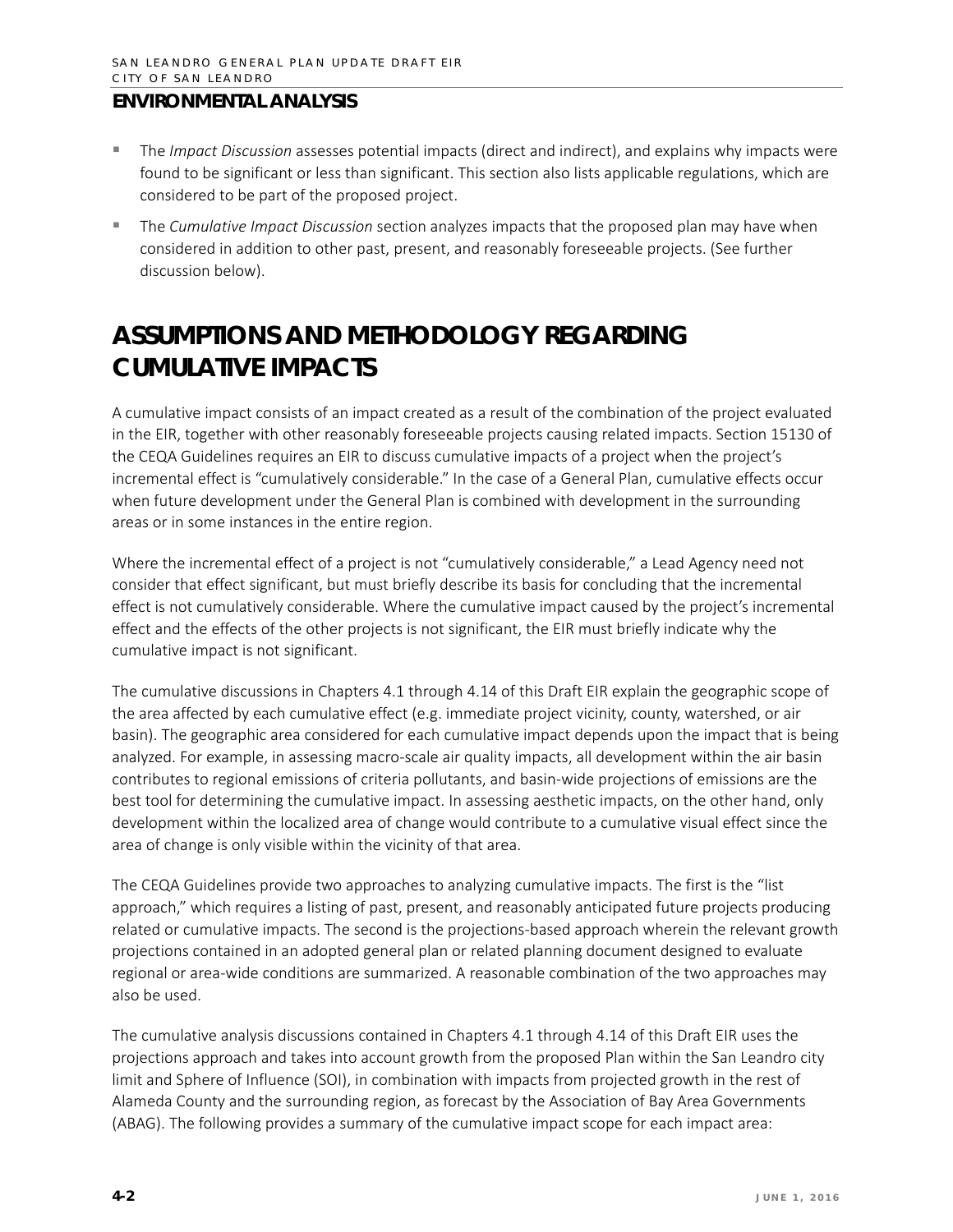- **E** Aesthetics: The cumulative setting for visual impacts includes potential future development under the proposed project combined with effects of development on lands within the City's SOI and lands adjacent to the city in Oakland to the north, Castro Valley to the east, and the unincorporated Alameda County communities of San Lorenzo and Ashland to the south.
- Air Quality: Cumulative air quality impacts could occur from a combination of the proposed plan with regional growth within the San Francisco Bay Area Air Basin.
- **Biological Resources:** The geographic scope of the cumulative analysis for biological resources considers growth throughout the region.
- Cultural Resources: Cumulative impacts to cultural resources could occur from development growth within San Leandro and its SOI, combined with impacts from projected growth in the surrounding region.
- Geology, Soils, and Seismicity: Potential cumulative geological impacts could arise from a combination of future development under implementation of the proposed project together with future growth in the immediate vicinity of the adjoining jurisdictions.
- Greenhouse Gas Emissions: The cumulative impact analyses for greenhouse gas (GHG) emissions are related to the ongoing development in the City of San Leandro and the entire region. Because GHG emissions are not confined to a particular air basin but are dispersed worldwide, the cumulative impact analysis focuses on the global impacts and thus, is by its nature cumulative.
- Hazards and Hazardous Materials: The cumulative analysis considers the effects of the proposed project within San Leandro and its SOI, in combination with impacts from projected growth in the rest of Alameda County and surrounding region.
- Hydrology and Water Quality: The geographic context used for the cumulative assessment of hydrology and water quality impacts considers future development within the five watersheds that encompass San Leandro.
- Land Use and Planning: The geographic context for the cumulative land use and planning effects considers future development within the San Leandro city limit and its SOI, in combination with impacts from projected growth in the rest of Alameda County and the surrounding region, as forecast by the ABAG.
- Noise: The traffic noise levels are based on cumulative traffic conditions that take into account cumulative development in the region.
- **Population and Housing:** Impacts from cumulative growth are considered in the context of their consistency with regional planning efforts.
- Public Services and Recreation: Cumulative impacts are considered in the context of the growth from development within the San Leandro city limit and SOI, in combination with impacts from projected growth in the rest of Alameda County and the surrounding region, as forecast by ABAG.
- Transportation and Circulation: The analysis of the proposed Plan addresses cumulative impacts to the transportation network in San Leandro and surrounding area.
- Utilities and Service Systems: Cumulative impacts are considered in the context of the growth from development under the proposed Plan within the city combined with the estimated growth in each utility's service area.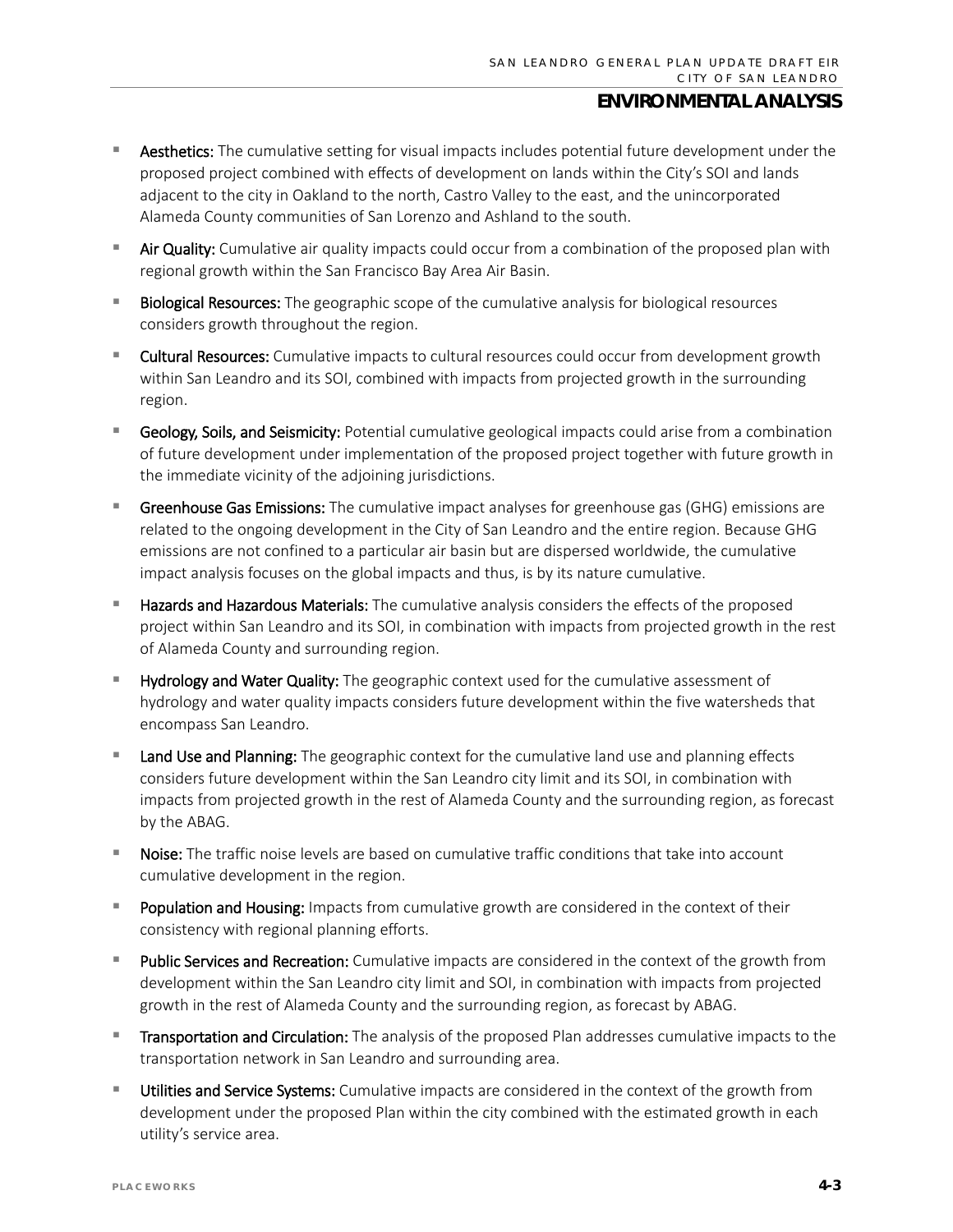## **THRESHOLDS OF SIGNIFICANCE FOLLOWING** *CALIFORNIA BUILDING INDUSTRY ASSOCIATION V. BAY AREA AIR QUALITY MANAGEMENT DISTRICT* **(2015)**

The purpose of this EIR is to identify the significant effects of the proposed project on the environment, not the significant effects of the environment on the project. (*California Building Industry Association v. Bay Area Air Quality Management District* (2015) 62 Cal.4th 369 (CBIA), *Ballona Wetlands Trust v. City of Los Angeles* (2011) 201 Cal.App.4th 455, 473-474 (Ballona).) CEQA does not require an EIR to analyze the environmental effects of attracting development and people to a hazardous area, except when the project exacerbates an existing environmental hazard or condition, or when specifically required by statute. None of the statutory exceptions applies to the project.

Given San Leandro's location on the San Francisco Bay shoreline, the City recognizes that sea level rise is a local issue of concern. The effects of sea level rise on the proposed project are not subject to CEQA review following the *CBIA* and *Ballona* cases.<sup>[1](#page-3-0)</sup> For informational purposes, Appendix D of this Draft EIR provides information on sea level rise that may be used for planning purposes.

To establish thresholds of significance, this Draft EIR primarily uses Appendix G of the CEQA Guidelines, which is a sample checklist form for use in preparing an initial study (see Guidelines, §15063(f)). However, a few of the thresholds concern the exposure of people or structures to environmental hazards. In accordance with the CBIA case, these checklist items will not be analyzed in the EIR unless the existing hazards or conditions could be exacerbated by the project. The following Appendix G checklist items will not be further analyzed in this EIR:

- AQ-4: Expose sensitive receptors to substantial pollutant concentrations. (Note that this threshold remains in Chapter 4.2, Air Quality, as it pertains to the impacts of new sources of pollutants on sensitive land uses. Planning considerations regarding the placement of sensitive receptors proximate to major sources of TACs and  $PM_{2.5}$  are not addressed in this threshold but are discussed in Appendix E of this Draft EIR.)
- GEO-1: Expose people or structures to potential substantial adverse effects, including the risk of loss, injury, or death involving:
	- Rupture of a known earthquake fault, as delineated on the most recent Alquist-Priolo Earthquake Fault Zoning Map issued by the State Geologist for the area or based on other substantial evidence of a known fault.
	- Strong seismic ground shaking.
	- Seismic-related ground failure, including liquefaction.
	- Landslides. (unless development would trigger a landslide)
- HAZ-8: Expose people or structures to a significant risk of loss, injury, or death involving wildland fires, including where wildlands are adjacent to urbanized areas or where residences are intermixed with

l

<span id="page-3-0"></span><sup>&</sup>lt;sup>1</sup> California Building Industry Association v. Bay Area Air Quality Management District (2015) 62 Cal.4<sup>th</sup> 369, Ballona Wetlands *Trust v. City of Los Angeles* (2011) 201 Cal.App.4th 455, 473-474.